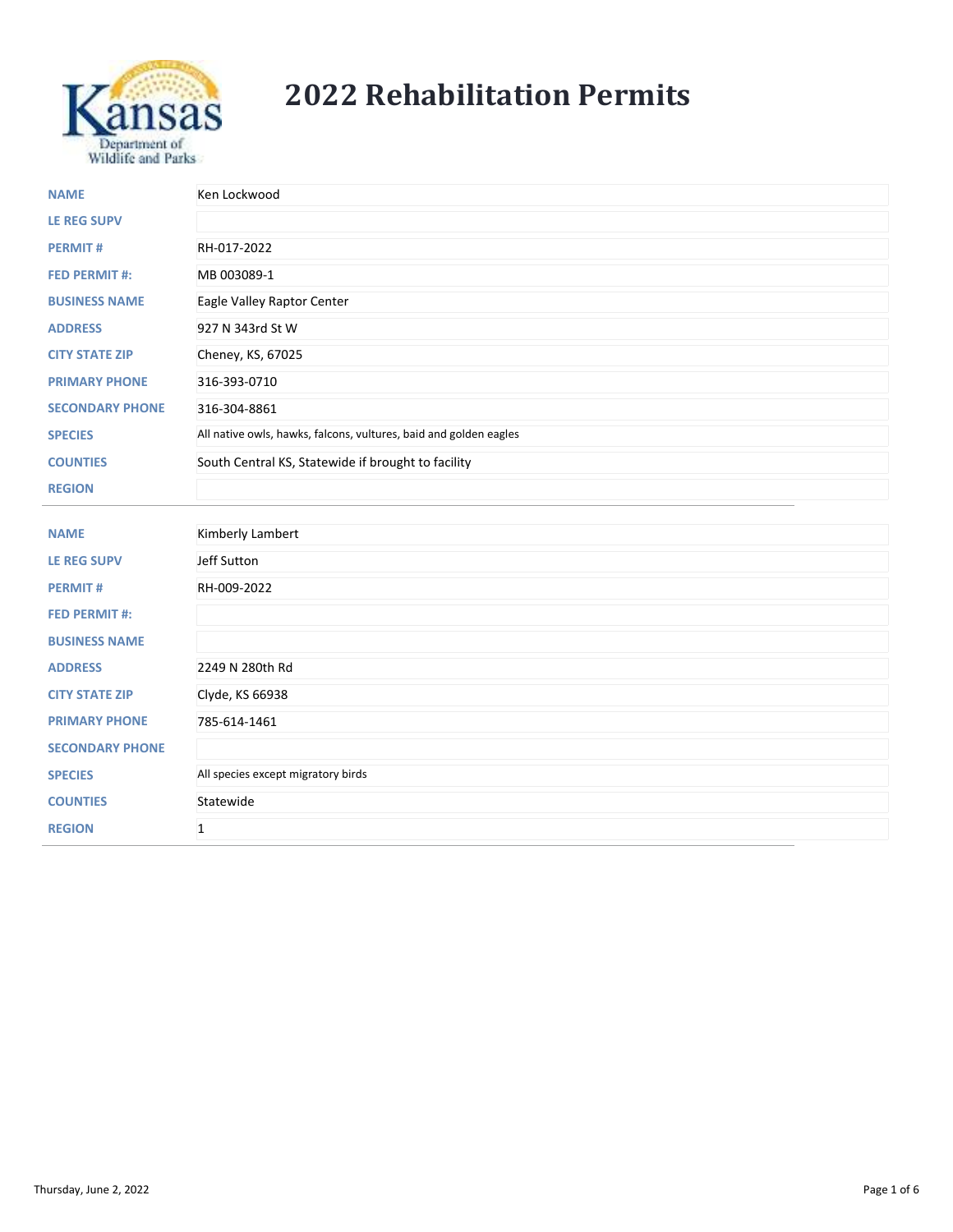| <b>NAME</b>            | <b>Carrie Newell</b>                                                                                                                |
|------------------------|-------------------------------------------------------------------------------------------------------------------------------------|
| <b>LE REG SUPV</b>     | Jeff Sutton                                                                                                                         |
| <b>PERMIT#</b>         | RH-004-2022                                                                                                                         |
| <b>FED PERMIT #:</b>   | MB000171                                                                                                                            |
| <b>BUSINESS NAME</b>   | <b>Carries Rehab Critters</b>                                                                                                       |
| <b>ADDRESS</b>         | 620 N 5th                                                                                                                           |
| <b>CITY STATE ZIP</b>  | Hill City, KS 67642                                                                                                                 |
| <b>PRIMARY PHONE</b>   | 785-421-2253                                                                                                                        |
| <b>SECONDARY PHONE</b> | 615-542-1166                                                                                                                        |
| <b>SPECIES</b>         | Species native to Kansas: Mammals, amphibians, reptiles, migratory birds, birds of prey, and short term care for threatened and er. |
| <b>COUNTIES</b>        | Rooks, Norton, Phillips, Ellis, Trego, Sheridan, Thomas, Sherman, Gove                                                              |
| <b>REGION</b>          | $\mathbf{1}$                                                                                                                        |
|                        |                                                                                                                                     |
| <b>NAME</b>            | Michael J Malone DVM                                                                                                                |
| LE REG SUPV            | Jeff Sutton                                                                                                                         |
| <b>PERMIT#</b>         | RH-011-2022                                                                                                                         |
| <b>FED PERMIT #:</b>   | MB669288-0                                                                                                                          |
| <b>BUSINESS NAME</b>   | Raptor Center of Great Bend (Zoo)                                                                                                   |
| <b>ADDRESS</b>         | 3400 10th                                                                                                                           |
| <b>CITY STATE ZIP</b>  | Great Bend, KS, 67530                                                                                                               |
| <b>PRIMARY PHONE</b>   | 620-792-4226                                                                                                                        |
| <b>SECONDARY PHONE</b> | 620-792-7373                                                                                                                        |
| <b>SPECIES</b>         | Amphibians, reptiles, avian, marsupials (native to Kansas), migratory birds covered by Federal Migratory Bird Permit                |
| <b>COUNTIES</b>        | Barton County and surrounding counties                                                                                              |
| <b>REGION</b>          | $\mathbf{1}$                                                                                                                        |
|                        |                                                                                                                                     |
| <b>NAME</b>            | David Traylor Zoo                                                                                                                   |
| LE REG SUPV            | Jeff Cakin                                                                                                                          |
| <b>PERMIT#</b>         | RH-002-2022                                                                                                                         |
| <b>FED PERMIT #:</b>   | MB692305-0                                                                                                                          |
| <b>BUSINESS NAME</b>   | DAVID TRAYLOR ZOO OF EMPORIA                                                                                                        |
| <b>ADDRESS</b>         | <b>PO BOX 928</b>                                                                                                                   |
| <b>CITY STATE ZIP</b>  | EMPORIA, KS 66801-0928                                                                                                              |
| <b>PRIMARY PHONE</b>   | 620-341-4365                                                                                                                        |
| <b>SECONDARY PHONE</b> | 620-344-4363                                                                                                                        |
| <b>SPECIES</b>         | Kansas Native Species                                                                                                               |
| <b>COUNTIES</b>        | Lyons, Chase, Coffey                                                                                                                |
| <b>REGION</b>          | $\overline{2}$                                                                                                                      |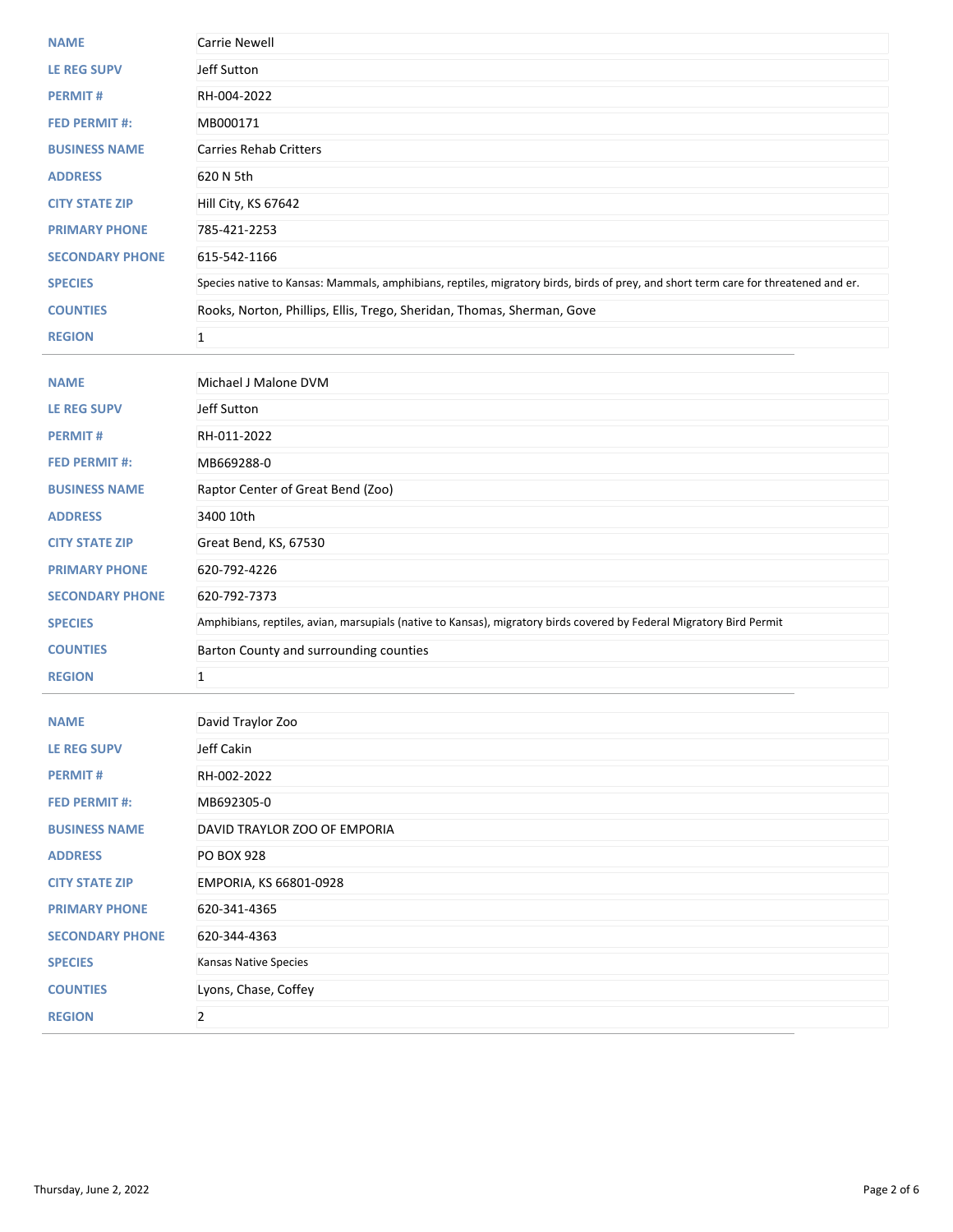| <b>NAME</b>                                  | Dennis Dinwiddie                                                  |
|----------------------------------------------|-------------------------------------------------------------------|
| <b>LE REG SUPV</b>                           | Jeff Cakin                                                        |
| <b>PERMIT#</b>                               | RH-015-2022                                                       |
| <b>FED PERMIT #:</b>                         | MB-799896-0                                                       |
| <b>BUSINESS NAME</b>                         | Northeast Kansas Wildlife Rescue                                  |
| <b>ADDRESS</b>                               | 2930 SE Meadowview Dr                                             |
| <b>CITY STATE ZIP</b>                        | Topeka, KS 66605                                                  |
| <b>PRIMARY PHONE</b>                         | 785-383-6784                                                      |
| <b>SECONDARY PHONE</b>                       |                                                                   |
| <b>SPECIES</b>                               | Birds, reptiles, mammals                                          |
| <b>COUNTIES</b>                              | Northeast Kansas                                                  |
| <b>REGION</b>                                | $\overline{2}$                                                    |
|                                              |                                                                   |
| <b>NAME</b>                                  | Pat Silovsky                                                      |
| <b>LE REG SUPV</b>                           | Jeff Cakin                                                        |
| <b>PERMIT#</b>                               | RH-003-2022                                                       |
| <b>FED PERMIT #:</b>                         | MB082835-1                                                        |
| <b>BUSINESS NAME</b>                         | <b>Milford Nature Center</b>                                      |
| <b>ADDRESS</b>                               | 3415 Hatchery Drive                                               |
| <b>CITY STATE ZIP</b>                        | Junction City, KS 66441                                           |
| <b>PRIMARY PHONE</b>                         | 785-238-5323                                                      |
| <b>SECONDARY PHONE</b>                       | 785-238-3108                                                      |
| <b>SPECIES</b>                               | All Kansas birds, reptiles, and amphibians                        |
| <b>COUNTIES</b>                              | Primarily Geary and surrounding counties, but statewide as needed |
| <b>REGION</b>                                | $\overline{2}$                                                    |
|                                              |                                                                   |
| <b>NAME</b>                                  | Wanda Shoemaker                                                   |
| <b>LE REG SUPV</b>                           | Jeff Cakin                                                        |
| <b>PERMIT#</b>                               | RH-013-2022                                                       |
| <b>FED PERMIT #:</b><br><b>BUSINESS NAME</b> |                                                                   |
|                                              |                                                                   |
| <b>ADDRESS</b>                               | 2428 Road V                                                       |
| <b>CITY STATE ZIP</b>                        | Reading, KS 66868                                                 |
| <b>PRIMARY PHONE</b>                         | 620-366-5894                                                      |
| <b>SECONDARY PHONE</b>                       |                                                                   |
| <b>SPECIES</b>                               | Raccoon, cottontail, squirrel                                     |
| <b>COUNTIES</b>                              | Lyon, Osage, Coffey                                               |
| <b>REGION</b>                                | $\overline{2}$                                                    |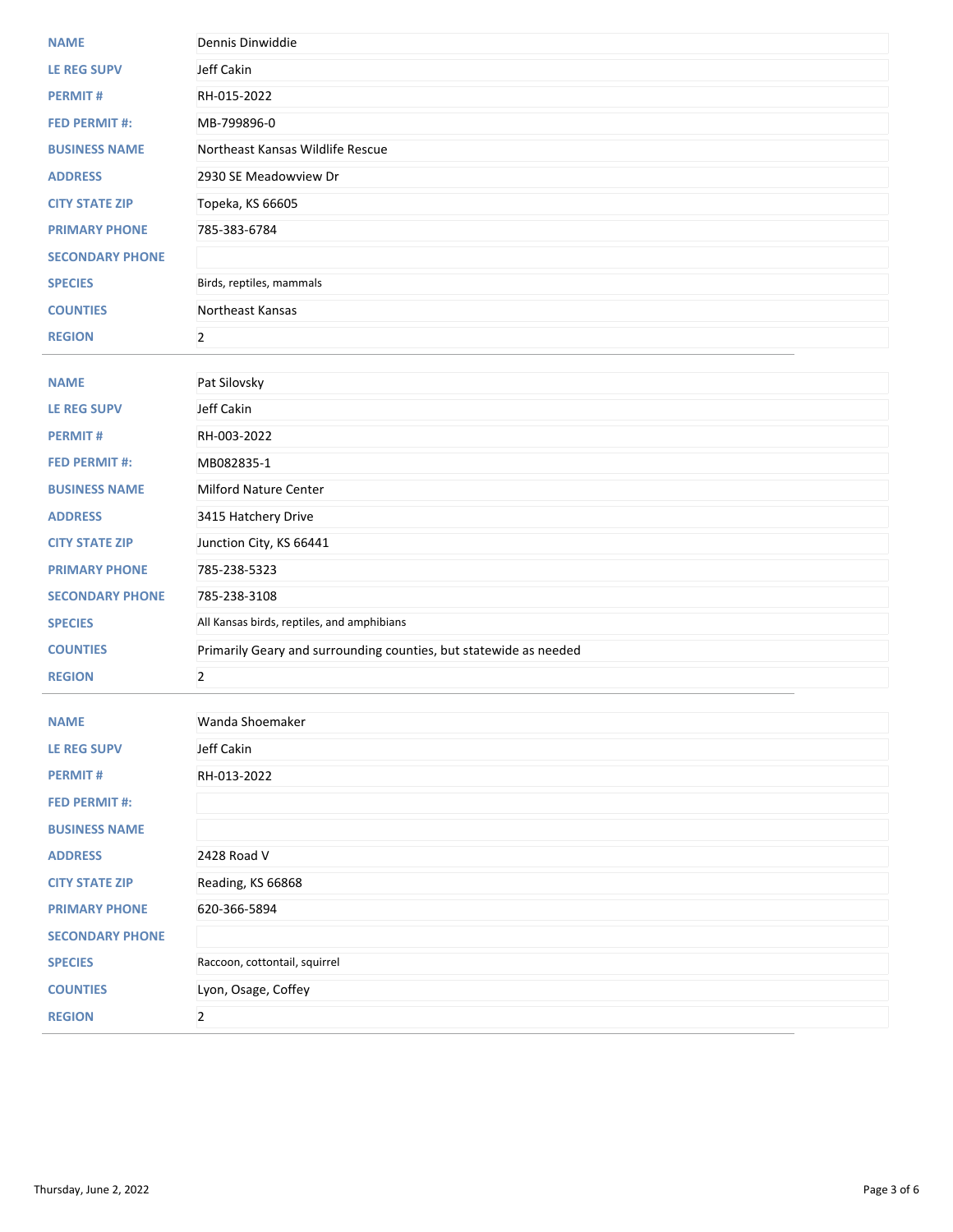| <b>NAME</b>            | Diane Johnson RVT                                                                                                    |
|------------------------|----------------------------------------------------------------------------------------------------------------------|
| <b>LE REG SUPV</b>     | Jeff Cakin                                                                                                           |
| <b>PERMIT#</b>         | RH-006-2022                                                                                                          |
| <b>FED PERMIT #:</b>   | MB732021-1                                                                                                           |
| <b>BUSINESS NAME</b>   | Operation Wildlife Inc                                                                                               |
| <b>ADDRESS</b>         | 23375 Guthrie Rd                                                                                                     |
| <b>CITY STATE ZIP</b>  | Linwood, KS 66052                                                                                                    |
| <b>PRIMARY PHONE</b>   | 785-542-3625                                                                                                         |
| <b>SECONDARY PHONE</b> |                                                                                                                      |
| <b>SPECIES</b>         | All native KS wildlife and federally protected species including SINC                                                |
| <b>COUNTIES</b>        | Leavenworth, Wyandotte, Johnson, Miami, Franklin, Osage, Jefferson, Atchison, Douglas, plus Statewide for assistance |
| <b>REGION</b>          | $\overline{2}$                                                                                                       |
|                        |                                                                                                                      |
| <b>NAME</b>            | Kiley Buggeln                                                                                                        |
| LE REG SUPV            | Larry Hastings                                                                                                       |
| <b>PERMIT#</b>         | RH-005-2022                                                                                                          |
| <b>FED PERMIT #:</b>   | MB760871-2                                                                                                           |
| <b>BUSINESS NAME</b>   | <b>HUTCHINSON ZOO</b>                                                                                                |
| <b>ADDRESS</b>         | PO BOX 1567                                                                                                          |
| <b>CITY STATE ZIP</b>  | HUTCHINSON, KS 67504                                                                                                 |
| <b>PRIMARY PHONE</b>   | 620-694-2653                                                                                                         |
| <b>SECONDARY PHONE</b> |                                                                                                                      |
| <b>SPECIES</b>         | Native species: mammals, birds, reptiles and amphibians                                                              |
| <b>COUNTIES</b>        | Statewide                                                                                                            |
| <b>REGION</b>          | 3                                                                                                                    |
| <b>NAME</b>            |                                                                                                                      |
| <b>LE REG SUPV</b>     | Sally Imhof<br>Larry Hastings                                                                                        |
| <b>PERMIT#</b>         | RH-007-2022                                                                                                          |
| <b>FED PERMIT#:</b>    | MB056928-0                                                                                                           |
| <b>BUSINESS NAME</b>   |                                                                                                                      |
| <b>ADDRESS</b>         | 281 N 255th Street                                                                                                   |
| <b>CITY STATE ZIP</b>  | Mulberry, KS 66756                                                                                                   |
| <b>PRIMARY PHONE</b>   | 620-764-3123                                                                                                         |
| <b>SECONDARY PHONE</b> | 620-719-7394                                                                                                         |
| <b>SPECIES</b>         | Raccoons, opossums, song-birds, squirrels, rabbits, raptors, turtles                                                 |
|                        | Crawford, Cherokee, Bourbon, Linn, Labette                                                                           |
| <b>COUNTIES</b>        |                                                                                                                      |
| <b>REGION</b>          | 3                                                                                                                    |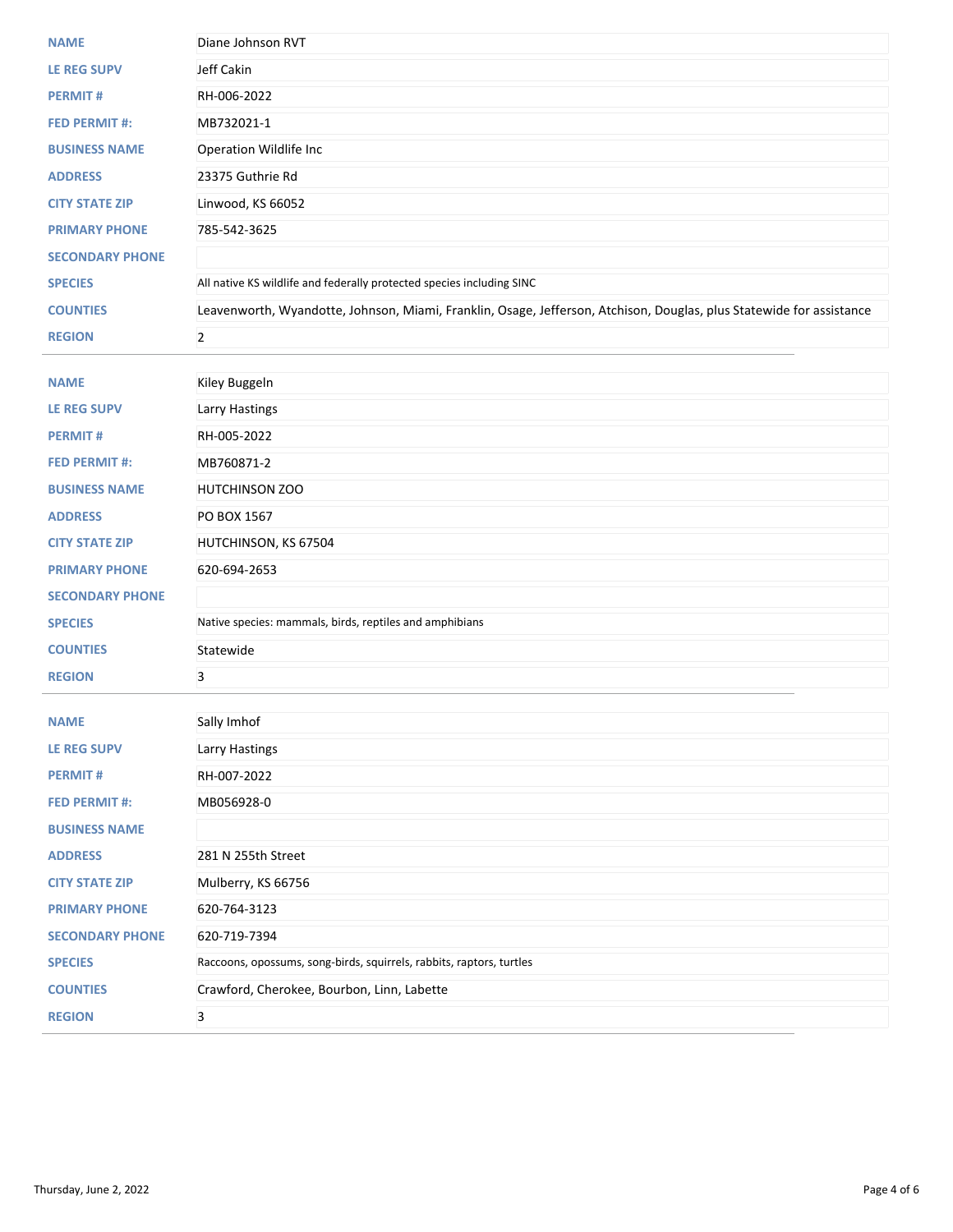| <b>NAME</b>            | Nikole (Nikki) Pauley                              |
|------------------------|----------------------------------------------------|
| <b>LE REG SUPV</b>     | Larry Hastings                                     |
| <b>PERMIT#</b>         | RH-001-2022                                        |
| <b>FED PERMIT #:</b>   |                                                    |
| <b>BUSINESS NAME</b>   |                                                    |
| <b>ADDRESS</b>         | 46 Morningside Road                                |
| <b>CITY STATE ZIP</b>  | So Hutchinson KS 67505                             |
| <b>PRIMARY PHONE</b>   | 620-727-7512                                       |
| <b>SECONDARY PHONE</b> |                                                    |
| <b>SPECIES</b>         | <b>Native Kanas Mammals</b>                        |
| <b>COUNTIES</b>        | Reno                                               |
| <b>REGION</b>          | 3                                                  |
|                        |                                                    |
| <b>NAME</b>            | Angela Gatton                                      |
| <b>LE REG SUPV</b>     | Larry Hastings                                     |
| <b>PERMIT#</b>         | RH-010-2022                                        |
| <b>FED PERMIT #:</b>   |                                                    |
| <b>BUSINESS NAME</b>   | <b>Gatton Farm</b>                                 |
| <b>ADDRESS</b>         | 26082 Meade Rd                                     |
| <b>CITY STATE ZIP</b>  | Parsons, KS 67357                                  |
| <b>PRIMARY PHONE</b>   | 620-820-1601                                       |
| <b>SECONDARY PHONE</b> | 620-778-2103                                       |
| <b>SPECIES</b>         | Raccoons, squirrels, opossums                      |
| <b>COUNTIES</b>        | Labette, Motgomery, Crawford, Neosho, and Cherokee |
| <b>REGION</b>          | $\overline{3}$                                     |
| <b>NAME</b>            | Aaron Fast                                         |
| <b>LE REG SUPV</b>     | <b>Larry Hastings</b>                              |
| <b>PERMIT#</b>         | RH-012-2022                                        |
| <b>FED PERMIT #:</b>   |                                                    |
| <b>BUSINESS NAME</b>   |                                                    |
| <b>ADDRESS</b>         | 5004 NE 96th                                       |
| <b>CITY STATE ZIP</b>  | Walton, KS 67151                                   |
| <b>PRIMARY PHONE</b>   | 620-747-0414                                       |
| <b>SECONDARY PHONE</b> |                                                    |
| <b>SPECIES</b>         | White-tailed deer, fox, coyote, raccoon, squirrel  |
| <b>COUNTIES</b>        | Marion, Harvey, McPherson, Reno, Sedgwick          |
| <b>REGION</b>          | 3                                                  |
|                        |                                                    |